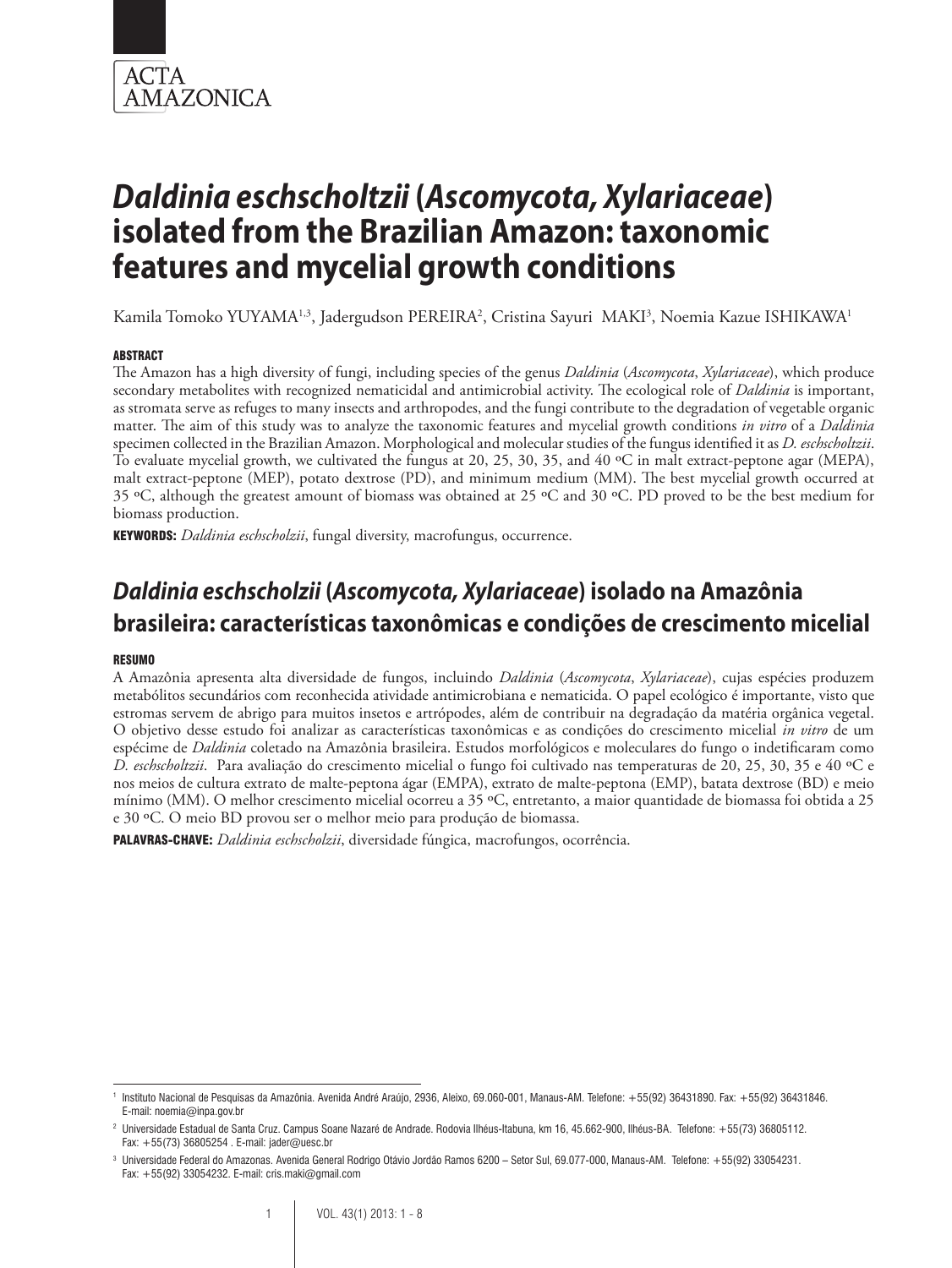

#### **INTRODUCTION**

Amazonian lignocellulolytic fungi, including species of *Xylariaceae* (*Ascomycota*) (Singer 1984; Braga-Neto 2007; Braga-Neto *et al.* 2008), are highly biodiverse and have important roles in decomposition and nutrient cycling (Singer and Araujo 1979; Singer *et al*. 1983; Luizão *et al.* 1999).

The genus *Daldinia* Ces. & De Not., species of which are found frequently on the campus of the National Institute of Amazonian Research (INPA), differs from other *Xylariaceae* genera in having concentric zones inside the stroma (Ju *et al.* 1997, Stadler *et al.* 2001b).

Allport and Bu'lock (1958; 1960) first studied the chemical constituents of *Daldinia concentrica* (Bolton) Ces. & De Not., identifying characteristic metabolites from the stroma and cultures. Several of these compounds showed antimicrobial and nematicidal activity (Anke *et al.* 1995). Studies with *Daldinia* spp. have revealed more than 20 new bioactive metabolites, including derivatives of benzofenones (Hashimoto *et al.* 1994a), azafilones, daldinins A-C (Hashimoto *et al.* 1994b), cytochalasans (Buchanan *et al.* 1995; 1996a, b; Hashimoto and Asakawa 1998), triterpenoids, concentricols (Stadler *et al.* 2001a; Quang *et al.* 2002a, b), daldiniapyrone, daldinones (Quang *et al.* 2002b), benzoquinones (Qin and Liu 2004a), esteroids (Qin and Liu 2004b), heptentriols (Wang and Liu 2004), diaporthins, orthosporins (Lee *et al.* 2006), and concentricolides (Qin *et al.* 2006).

Dalesconol A and B polyketides with immunosuppressive activity were initially isolated from *D. eschscholtzii* by Zhang and co-workers (2008). Two years later, daeschol A, dalesconol C, 2, 16-dihydroxyl-benzo[*j*]fluoranthene and dalmanol A were isolated by the first time from mantis-associated *D. eschscholtzii* (Zhang *et al.* 2011). Recently, helicascolide C, a new lactone with fungistatic activity against *Cladosporium cucumerinum* was isolated together with helicascolide A from an Indonesian marine algicolous-associated *D. eschscholtzii* strain (Tarman *et al.* 2012).

In addition to producing secondary metabolites, the stromata of *Daldinia* serve as a habitat for many arthropod species. In an analysis of 1000 *D. concentrica* stromata, Hingley (1971) found eggs, larvae, pupae, and adults from 120 arthropod species. He also reported a gradual reduction of the stromata of this fungus during spore dispersion, as several animals used the stromata for feeding, egg deposition and refuge. According to Johannesson (2000), the variety of secondary metabolites found probably correlates with the great number of animals living in the stromata. Another interesting aspect of *Daldinia* is the use of *Daldinia. fissa* Lloyd as food by people in Guatemala, where it is sold in public markets and eaten roasted with salt and lemon (Morales *et al*. 2006).



**Figure 1 -** *Daldinia eschscholtzii* (a) Upper view of stromata; (b) Cross-section of stroma, showing concentric zones; (c) Asci and ascospores; (d) Apical ring bluing in Melzer's iodine reagent (arrow); (e) Perispore dehiscent in 10% KOH (arrows); (f) Ascospores showing straight germ slit spore-length on convex side (arrow). Bars: a and b = 1 cm; c = 20  $\mu$ m; d = 5  $\mu$ m; e and f = 10  $\mu$ m.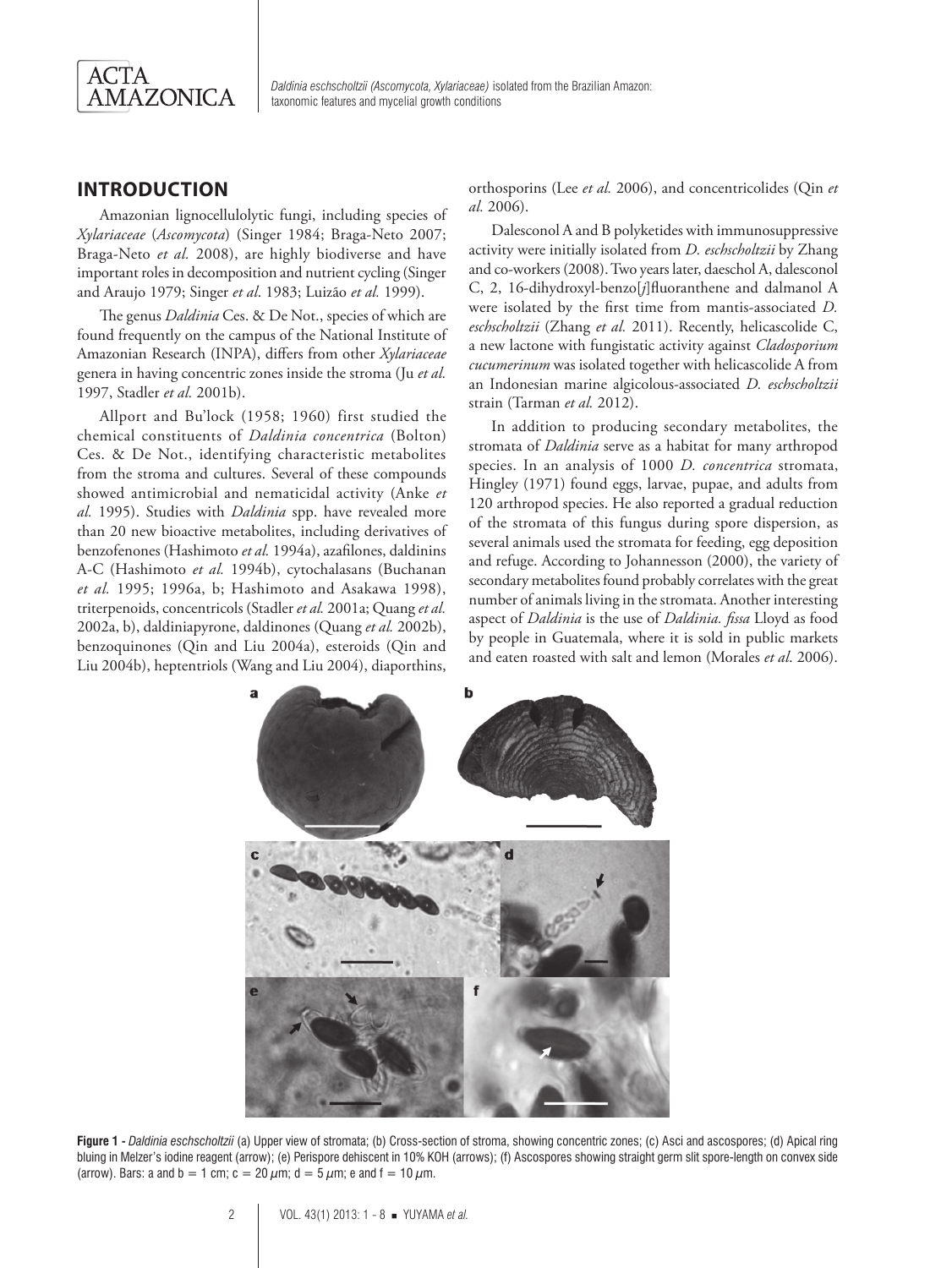

Considering the high biotechnological potential and ecological importance of *Daldinia* species, we investigated the taxonomic characteristics and *in vitro* mycelial growth of a *Daldinia* isolate collected in the Brazilian Amazon.

#### **MATERIALS AND METHODS**

On May 2008, a *Daldinia* specimen was collected from dead wood on Campus III of INPA (03°05'53.4"S, 59o 59'56.7" W; 70 ± 5 m alt.), Manaus, Amazonas, Brazil. The fungus was isolated on potato dextrose agar medium (PDA; *Acumedia*®, Lansing, Michigan, USA) with added penicillin (2.8 µg mL-1; *Fluka*®, China) and incubated in darkness for 14 days at 25  $\rm ^{o}C$ .

We characterized the isolate macroscopically in terms of its: shape, stroma size, perithecia and ostioles, coloration of stromata, and concentric zones. Microscopic characters there were analyzed included: shape, size and apical ring of the ascus in Melzer's iodine reagent; size, shape and color of ascospores and the germ slit; and perispore dehiscence in 10% KOH.

DNA from lyophilized mycelium of the specimen was extracted in liquid nitrogen for molecular analysis, and nucleic acids were extracted according to the adapted protocol of Ferreira and Grattapaglia (1998). The DNA was suspended in 50 µL TE buffer (10 mM Tris-HCl, pH 8.0; 1 mM EDTA) and incubated at 37 °C for 30 min after the addition of RNase A (0.01 mg  $\mu$ L<sup>-1</sup>). After digestion, the DNA was quantified in 1% agarose gel-TAE, using intact λ-DNA (Invitrogen®, Carlsbad, California, USA) as the pattern and adjusted to a final concentration of 10 ng  $mL^{-1}$ .

The ITS-5.8S and nLSU regions were amplified using the primers ITS1/ITS4 and LR16/LR5, respectively (White *et al.*  1990; Gardes and Bruns 1993; Moncalvo *et al*. 2000). The PCR reaction mixture contained 2.0 ng template DNA, 2.0 U Platinum® Taq DNA Polymerase (Invitrogen®, Carlsbad, California, USA), 0.2 mM dNTP mix, 1.5 mM  $MgCl_2$ , enzyme buffer and distilled water. It was further purified by passage through a Milli-Q filter system (Millipore, Barueri, Brazil) with 0.2 mM of the selected beginning region and brought to a final volume of 50 µL. The PCR reaction was conducted on an automatic thermocycler (Eppendorf®, Hamburg, Germany), starting with 5-min denaturation cycle at 94 °C, 40 cycles of 40 sec at 94 °C, 30 sec at 55 °C, and 60 sec at 72 °C. Polymerization was ended at 72 °C for 5 min. The amplification products were applied to 1.5% agarose gel-TAE containing 0.1 µg mL<sup>-1</sup> ethidium bromide. The products were then purified using a Pure Link TM PCR Purification Kit (Invitrogen®, Carlsbad, California, USA).

The amplified fragments were sequenced on an automatic sequencer (*MegaBace 1000 Molecular Dynamics* with *DYEnamic ET Dye Terminator Cycle Sequencing*), according to

the manufacturer's instructions, using the primers ITS1, ITS4, LR16, and LR5 to sequence the samples in both directions.

The internal transcribed spacer (ITS) sequences of the specimen were compared with sequences in *GenBank*, using *Blast<sub>n</sub>* to determine identity levels. To create a phylogenetic tree of *Daldinia* species, we used *MEGA 5* software (www. megasoftware.net) and the neighbor-joining method with 1000 bootstrap repetitions, using *Hypoxylon fragiforme* (Pers.) J. Kickx f. (AY616690) as the outgroup.

Mycelial growth was evaluated at 20, 25, 30, 35 and 40 ºC. Culture discs (2 mm diameter) were transferred to Petri dishes (9 cm diameter) containing malt extract-peptone agar [MEPA: malt extract 3% (*Becton Dickison®*, Franklin Lakes, NJ, USA), peptone 0.3% (*Acumedia®*), Lansing, Michigan, USA, agar 1.5%, (*Becton Dickison®*), Franklin Lakes, NJ, USA]. The fragments were then incubated at the respective temperatures until a colony of one treatment reached the edge of its Petri dish. Colony diameters were measured using calipers, and the mycelial mass was quantified by melting the medium in a microwave (Vargas-Isla and Ishikawa 2008). Five replicates were made at each temperature.

Discs of mycelium grown on PDA were transferred to 250 mL Erlenmeyer flasks with liquid malt extract-peptone (MEP) medium [100 mL of 3% malt extract (*Becton Dickinson*®, Franklin Lakes, NJ, USA), and 0.3% peptone (*Acumedia*®), Lansing, Michigan, USA]. The flasks were incubated at the respective experimental temperatures for 15 days, with six replicates. Later, the mycelial mass was separated by filtration and dried at 105 °C to obtain a constant dry mass.

The experimental design was randomized with five treatments (20, 25, 30, 35 and 40 ºC) and six replicates. The data were analyzed using an analysis of variance (ANOVA) and the F-test, and averages were analyzed using Tukey´s test at 5% probability.

Mycelial growth was tested on the following culture media: potato dextrose [PD: 200 g potato, 20 g dextrose (*Nuclear*®, Diadema, SP, Brazil), and distilled water to yield a 1000 mL final volume]; MEP and minimum medium (MM; Pontecorvo *et al.* 1953). PDA mycelium discs were transferred to 250 mL Erlenmeyer flasks with 100 mL of each respective medium and maintained at 30 ºC for 15 days. The mycelial mass were then filtered and dried at 105 °C to obtain constant dry mass.

The experimental design was randomized with three treatments (PD, MEP and MM) and five replicates. The data were analyzed using an ANOVA and the F-test, with averages analyzed using Tukey´s test at 5% probability.

The *Daldinia* specimen was deposited in the INPA Herbarium (INPA 229859), and the PDA culture was deposited at the INPA Coleção de Microrganismos de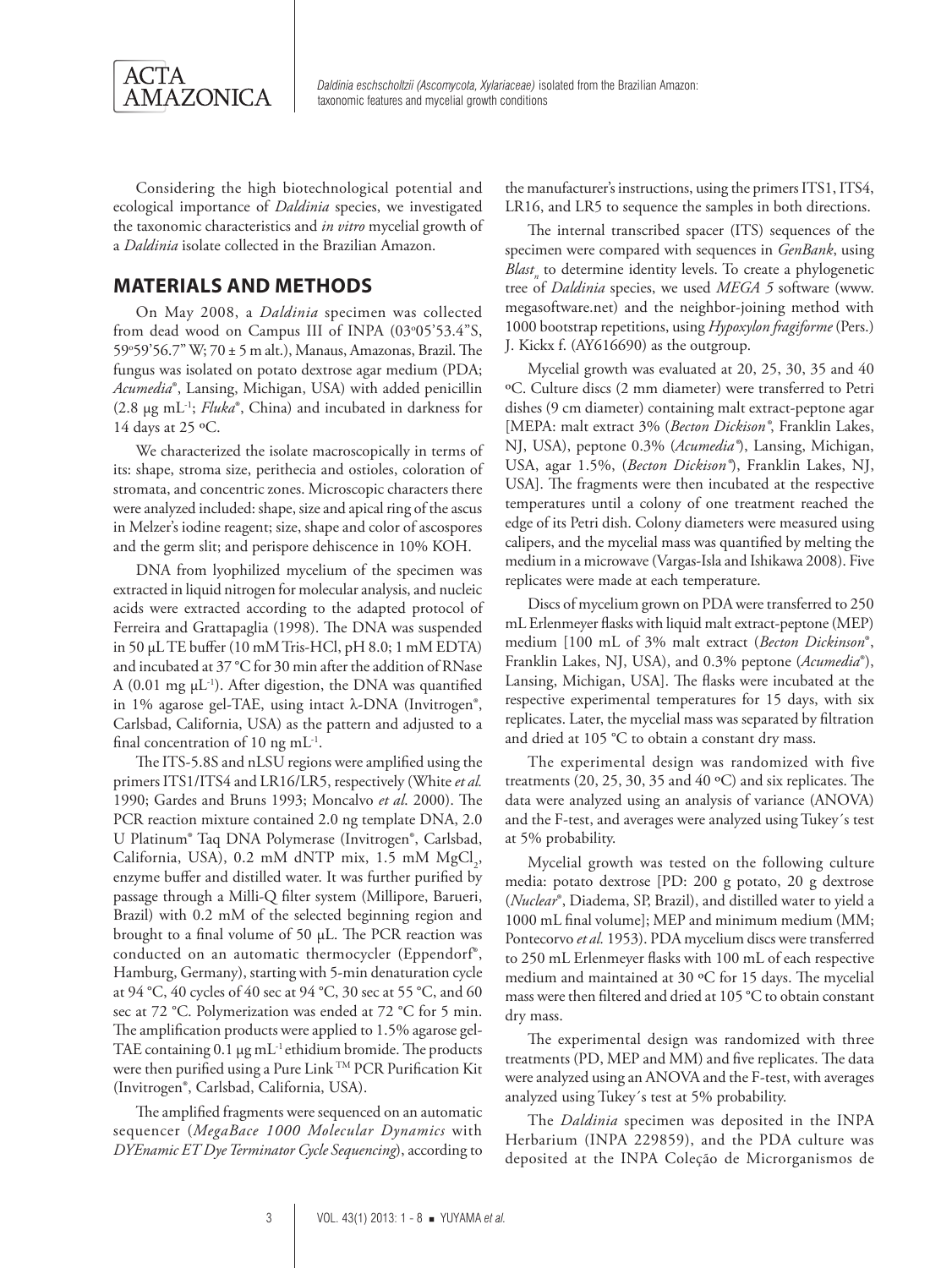

Interesse Agrossilvicultural. The ITS1 sequence from the 5.8S rRNA gene was deposited in the *EMBL Nucleotide Sequence Database* as FR848485.

#### **RESULTS AND DISCUSSION**

#### **Taxonomy**

Although more than 80 species of *Daldinia* are listed in the Index Fungorum (CABI 2012), this genus has only 25 valid species (Stadler *et al.* 2004) and is characterized by the formation of blackish or colored stromata that are 3–5 cm in diameter and varying shapes, with the tissue below the perithecial layer composed of alternating zones (Guzmán 1977; Ju *et al*. 1997).

According Pereira *et al.* (2010), only four *Daldinia* species have been reported in Brazil: *D. caldariorum* Henn., *D. clavata*  Henn., *D. concentrica*, and *D. eschscholtzii* (Ehrenb.) Rehm. *Daldinia caldariorum*, *D. concentrica* and *D. eschscholtzii* were reported in Amazonas State, with *D. caldariorum* and *D. concentrica* in the municipality of Aripuanã and *D. eschscholtzii* in the municipality of Manicoré (Silveira and Rodrigues 1985). *Daldinia clavata* was reported in Santa Catarina State in 1892, in the municipality of Blumenau (Ju *et al.* 1997). The key below shows how the species differ.

#### **Key to** *Daldinia* **spp. reported in Brazil (according to Ju et al. 1997)**

- 1. Stromata cylindrical to somewhat clavate; Perithecia obovoid, 0.3–0.5 mm diam × 0.6–1 mm high; Ascospores  $8-11.5 \times (3.5-) 4-5.5 \mu m$ , straight germ slit spore-length, perispore dehiscent in 10% KOH ................ *D. clavata*
- 1. Stromata turbinate, placentiform, spherical, or depressed-spherical ................................................ **2**
- 2. Perithecia obovoid, 0.2–0.5 mm diam × 0.5–0.8 mm high; Ascospores 8–11 (–12)  $\times$  4–5.5 µm, straight germ slit spore-length, perispore indehiscent in 10% KOH ........................................... *D. caldariorum*
- 2. Perithecia tubular ............................................. **3**
- 3. Perithecia 0.3–0.5 mm diam × 1–2 mm high; Asci 210–250  $\times$  8–11 µm; Ascospores 13–17  $\times$  6–7.5 µm, with slightly sigmoid germ slit spore-length on convex side .................................................... *D. concentrica*
- 3. Perithecia 0.3–0.4 mm diam× 1–1.5 mm high; Asci 160– 195  $\times$  7–9  $\mu$ m; Ascospores 10–14 (–15.5)  $\times$  5–6.5  $\mu$ m, straight germ slit spore-length................. *D. eschscholtzii*

#### *Daldinia eschscholtzii* **(Ehrenb.: Fr.) Rehm, Ann. Mycol. 2: 175. 1904.**

Stromata placentiform to hemispherical, sessile, solitary, smooth,  $3-6$  cm diam  $\times$  1-3 cm high; surface brown vinaceous; without apparent KOH-extractable pigments; the tissue between perithecia brown; the tissue below the perithecial layer composed of alternating zones, the darker zones dark brown, 0.2 mm thick, the lighter zones gray, persistent, 0.4 mm thick. Perithecia tubular, 0.3–0.4 mm diam × 1–1.2 mm high. Ostioles obsolete. Asci 165–189 × 7–8.5 µm, with apical ring bluing in Melzer's iodine reagent, discoid, 0.5 µm high × 2 µm broad. Ascospores dark brown, unicellular, ellipsoid-inequilateral,  $10.5-12 \times 5-6$  µm, with straight germ slit spore-length on convex side; perispore dehiscent in 10% KOH, smooth.

#### *Specimen examined, Brazil:* Amazonas, Manaus, National Institute of Amazonian Research (INPA) 17.V.2008, leg. K.T. Yuyama and N.K. Ishikawa, on undetermined dead wood (INPA 229859).

**Notes**: *Daldinia eschscholtzii* was first reported in the Philippines (as *D. eschscholtzii*) and considered a pantropical species (Ju *et al.* 1997). *Daldinia eschscholtzii* presents similarities with *D. concentrica*, but differs by having a straight vs. sigmoid germ slit, smaller ascospores (10.5–12 × 5–6  $\mu$ m vs. 13–17 x 6–7.5  $\mu$ m), and a stromatal surface with unpapillate ostioles vs. slightly papillate, and KOH-extractable pigments not seen vs. KOH-extractable pigments lively to dark purple (Ju *et al*. 1997; Stadler *et al.* 2004). Van der Gucht (1993) reported the ascospore perispore of *D*. *eschscholtzii* with coil-like ornamentation vs. smooth in *D*. *concentrica*, and sporulating gray region in the first and ochraceous in the second.

#### **Phylogenetic analysis**

A comparison of ITS sequences of ribosomal DNA (rDNA) from the studied specimen of *D. eschscholtzii* with those of *GenBank* specimens showed high similarity (99%), corroborating the morphological identification. Figure 2 shows that the groupings of *Daldinia* species were consistent, with high bootstrap values, indicating a high reliability correlation.

Two clades were observed in the phylogenetic tree: one comprised of *D. caldariorum*, *D. clavata* and *D. eschscholtzii*  and the other of *D. loculata* (Lév.) Sacc., *D. concentrica*, *D. fissa*, *D. decipiens* Wollw. & M. Stadler, *D. petriniae* Y.M. Ju, J.D. Rogers & F. San Martín and *D. childiae* J.D. Rogers & Y.M. Ju (*H. fragiforme* outgroup).

Hsieh *et al.* (2005) cited the close relationship between *Daldinia* and *Hypoxylon* Bull., as they are both *Xylariaceae*, have well-developed stromata with multiple immersed perithecia, and show apical ring bluing in Melzer's iodine reagent. However, *Daldinia* has concentric zones in the stromata, whereas the zone in *Hypoxylon* is homogeneous (Hsieh *et al.* 2005). According to Ju *et al.* (1997), the concentric zones in *Daldinia* are an adaptation to store water.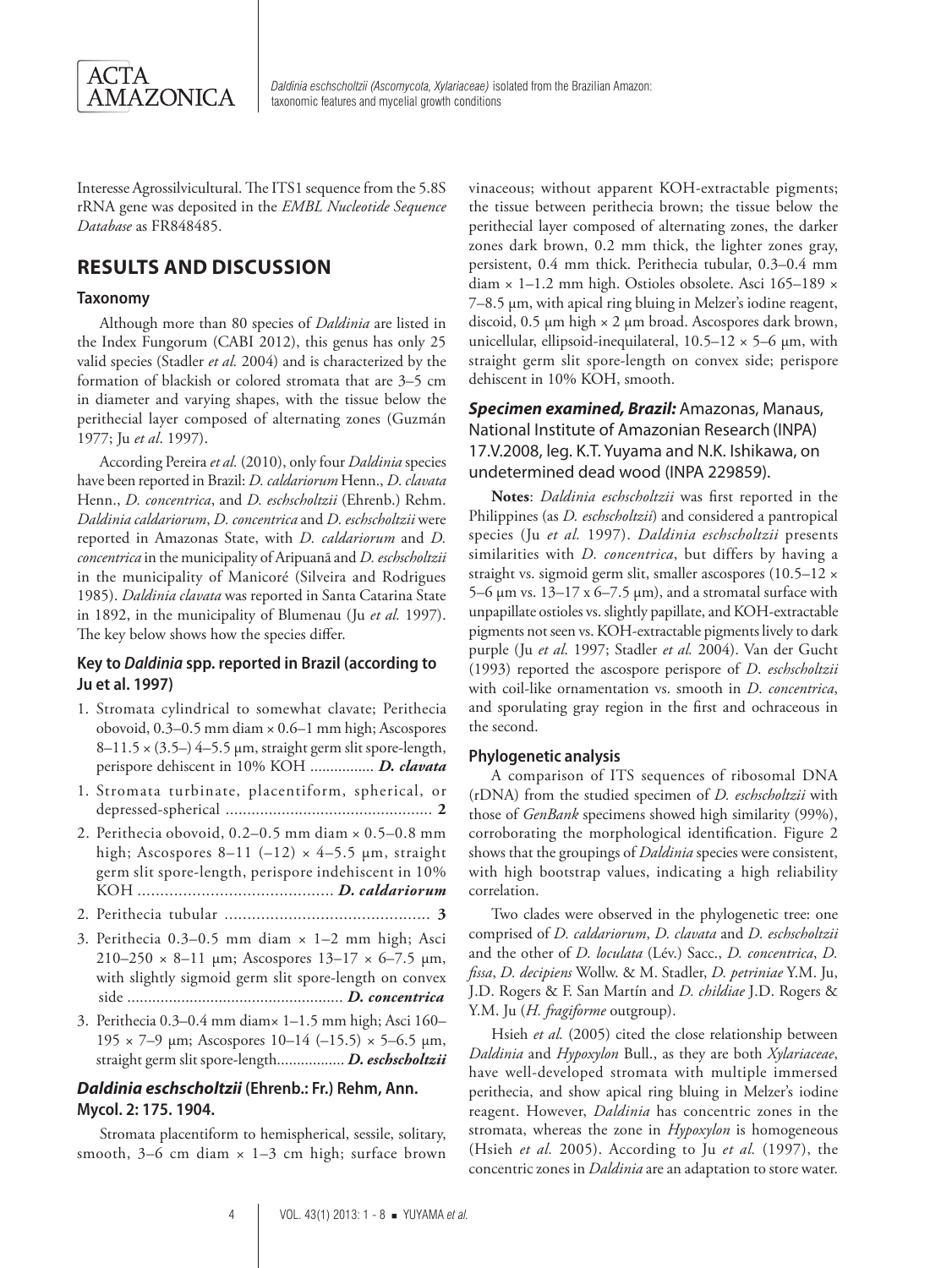

Although not in the same branch, the isolated specimen FR848485 was closer to isolates from *D. eschscholtzii* (AB284189 and GU199418), with a bootstrap value of 96, reinforcing the results obtained in the macro- and micromorphological analysis.

#### **Mycelial growth**

The *D. eschscholtzii* isolate studied showed growth at 20–40 ºC, with better radial growth at 35 ºC in MEPA medium (Figure 3). However, the greatest mycelial mass was obtained at 25 and 30 ºC in MEPA medium (Figure 4). In MEP medium, the best biomass results were obtained at 25 and 30 ºC (Figure 5). Considering all three evaluations, the ideal temperature for mycelial growth appears to be 30 ºC. *Daldinia caldariorum* showed similar results in PDA medium (Ng *et al*. 2010).

In *D. concentrica*, Boddy *et al*. (1985) observed the best mycelial growth at 25–30 ºC, with growth ceasing at 35 ºC. However, the isolate which we studied grew until 40 °C.

As an additional test, colonies of *D. eschscholtzii* that had been cultivated in Petri dishes for three days at 25 ºC were then cultured at 45 ºC for two days, and then brought again to 25 ºC. Growth halted under these conditions, but the cultures



 $0.02$ 

**Figure 2 -** Phylogenetic tree showing relationship between *Daldinia eschscholtzii* from Brazilian Amazon (FR848485) and other *Daldinia* species.



**Figure 3 -** Diameter of *Daldinia eschscholtzii* cultivated in malt extract-peptone agar (MEPA) medium for seven days at different temperatures. Columns with the same letters did not differ significantly (Tukey's test,  $P < 0.05$ ). Average of five replicates. Bars  $=$  standard deviation.



**Figure 4 -** Dried mycelial mass of *Daldinia eschscholtzii* cultivated in malt extract-peptone agar (MEPA) medium for seven days at different temperatures. Columns with the same letters did not differ significantly (Tukey's test, P <  $0.05$ ). Average of five replicates. Bars = standard deviation.



**Figure 5 -** Dried mycelial mass of *Daldinia eschscholtzii* cultivated in malt extract-peptone (MEP) medium for 15 days at different temperatures. Columns with the same letters did not differ significantly (Tukey's test, P < 0.05). Average of six replicates. Bars  $=$  standard deviation.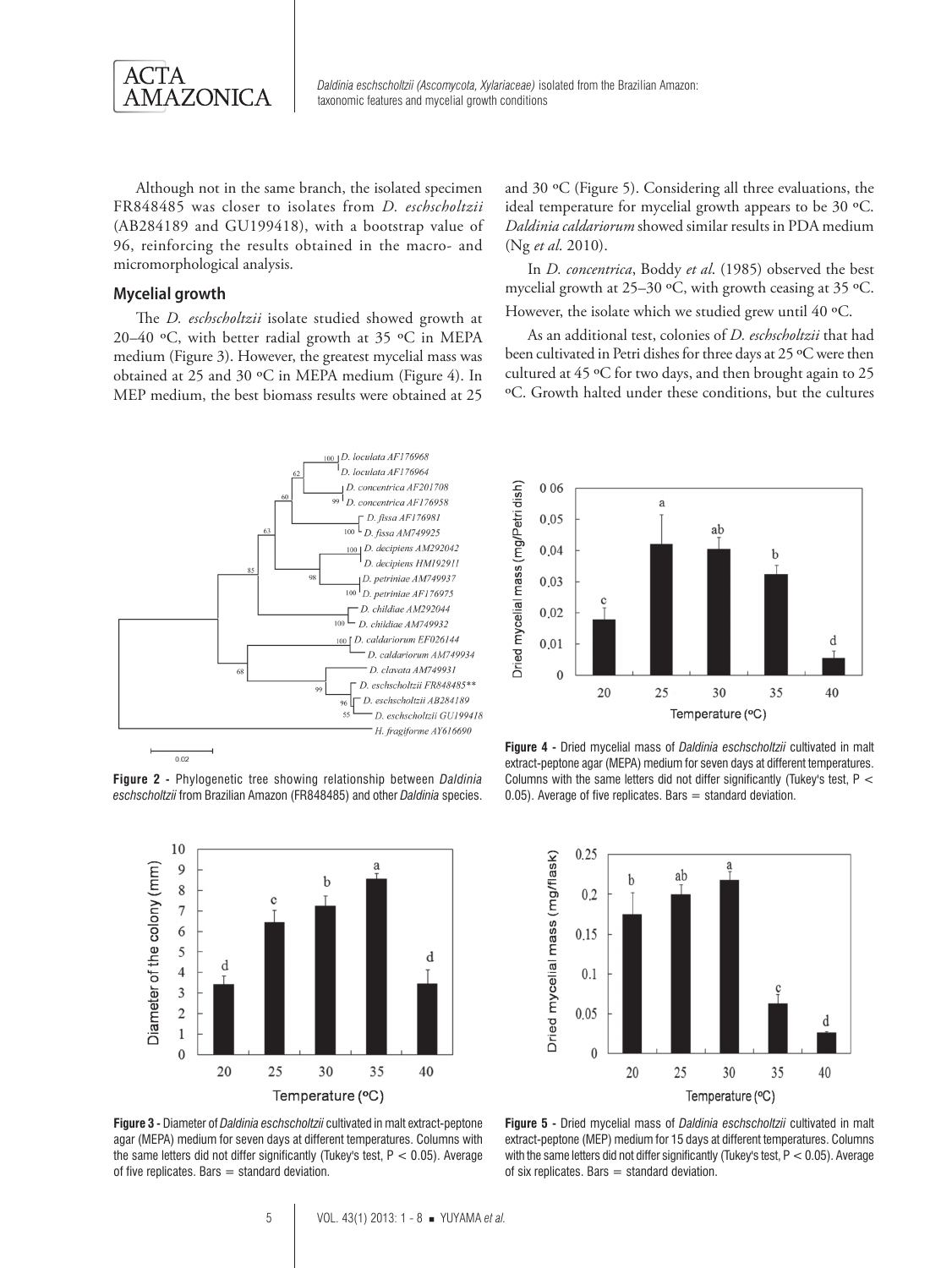



**Figure 6 -** Dried mycelial mass of *Daldinia eschscholtzii* cultivated in malt extract-peptone (MEP), minimum medium (MM), and potato dextrose (PD) media for 15 and 30 days at 30 ºC. Columns with the same letters did not differ significantly (Tukey's test,  $P < 0.05$ ). Average of six replicates. Bars  $=$  standard deviation.

did not die. Mswaka and Magan (1999) grouped *Trametes*  Fr. species into three classes based on optimal and maximum mycelial growth temperatures: (a) low-temperature group – optimal growth at 25 and 30 ºC, with no mycelial growth at 37 ºC; (b) intermediate group – optimal growth at 30–37 ºC, with no mycelial growth at 45 °C; and (c) high-temperature group – mycelial growth at  $37-40$  °C, with growth ceasing at 55 ºC. Based on these criteria, our *D. eschscholtzii* isolate was in the intermediate group, which is an important factor in its survival and adaptation in the tropical climate, as the Amazon presents similar temperatures.

The *D. eschscholtzii* isolate that we studied showed the best mycelial growth in BD medium, followed by MEP and MM. No significant differences were observed in the percentage of growth after 15 and 30 days (Figure 6). After seven days at 25 ºC, the colony was white with diffuse margins; 14 days later, spores (conidia) were produced on dark-gray mycelium (Figure 7). These observed characteristics are according to Ju

# **a b**14 days 7 days

**Figure 7 -** *Daldinia eschscholtzii*. (a) Morphology of colonies after 7 and 14 days at 25 ºC. (b) Stromata in potato dextrose (PD) medium after 42 days at 25 ºC (arrows).

*et al*. (1997). Stromata measuring 0.5–1 cm were produced in PD medium (Figure 7), and concentric zones were seen. According to Ju et al. (1997), *D. caldariorum*, *D. clavata*, and *D. eschscholtzii* also produce stromata *in vitro*.

#### **CONCLUSIONS**

The specimen studied was identified as *D. eschscholtzii*. It showed the highest biomass growth in PD medium and mycelial growth between 20-40 ºC (optimum 30 ºC).

#### **ACKNOWLEDGEMENTS**

The authors thank Dr. Marina Capelari and Biologist Tatiane Asai, from Instituto Biológico de São Paulo, for help with molecular analysis, the M.Sc. Ruby Vargas-Isla and Janaina da Costa Nogueira, for help in the experiments, and Dr. José Luiz Bezerra from Universidade Estadual de Santa Cruz (UESC) for helping with English corrections. Thanks to the Fundação de Amparo à Pesquisa do Estado do Amazonas (FAPEAM), Conselho Nacional de Desenvolvimento Científico e Tecnológico (CNPq) and Coordenação de Aperfeiçoamento de Pessoal de Nível Superior (CAPES) for financial support.

#### **REFERENCES**

- Allport, D.C.; Bu'Lock, J.D. 1958. The pigmentation and cell-wall material of *Daldinia* sp. *Journal of the Chemical Society*, 1958: 4090-4094.
- Allport, D.C.; Bu'Lock, J.D. 1960. Biosynthetic pathways in *Daldinia concentrica*. *Journal of the Chemical Society*, 1960: 654-662.
- Anke, H.; Stadler, M.; Mayer, A.; Sterner, O. 1995. Secondary metabolites with nematicidal and antimicrobial activity from nematophagous fungi and ascomycetes. *Canadian Journal of Botany*, 73: 802-810*.*
- Boddy, L.; Gibbon, O.M.; Grundy, M.A. 1985. Ecology of *Daldinia concentrica*: effect of abiotic variables on mycelial extension and interespecific interactions. *Transactions of the British Mycological Society*, 85: 201-211.
- Braga-Neto, R. 2007. *Guia de morfoespécies de fungos de liteira da Reserva Ducke*. Programa de Pesquisas em Biodiversidade do Instituto Nacional de Pesquisas da Amazônia (PPBio/INPA). Manaus, AM, Brasil. 185 pp. Available from: http://ppbio.inpa. gov.br/Port/inventarios/guias/Guia\_fungos\_RFAD.pdd
- Braga-Neto, R.; Luizão, R.C.C.; Magnusson, W.E.; Zuquin, G.; Castilho, C.V. 2008. Leaf litter fungi in a Central Amazonian forest: the influence of rainfall, soil and topography on the distribution of fruiting bodies. *Biodiversity and Conservation*, 17: 2701–2712.
- Buchanan, M.; Hashimoto, T.; Asakawa, Y. 1995. Five 10-phenyl- [11]-cytochalasans from a *Daldinia* fungal species. *Phytochemistry*, 40: 135-140.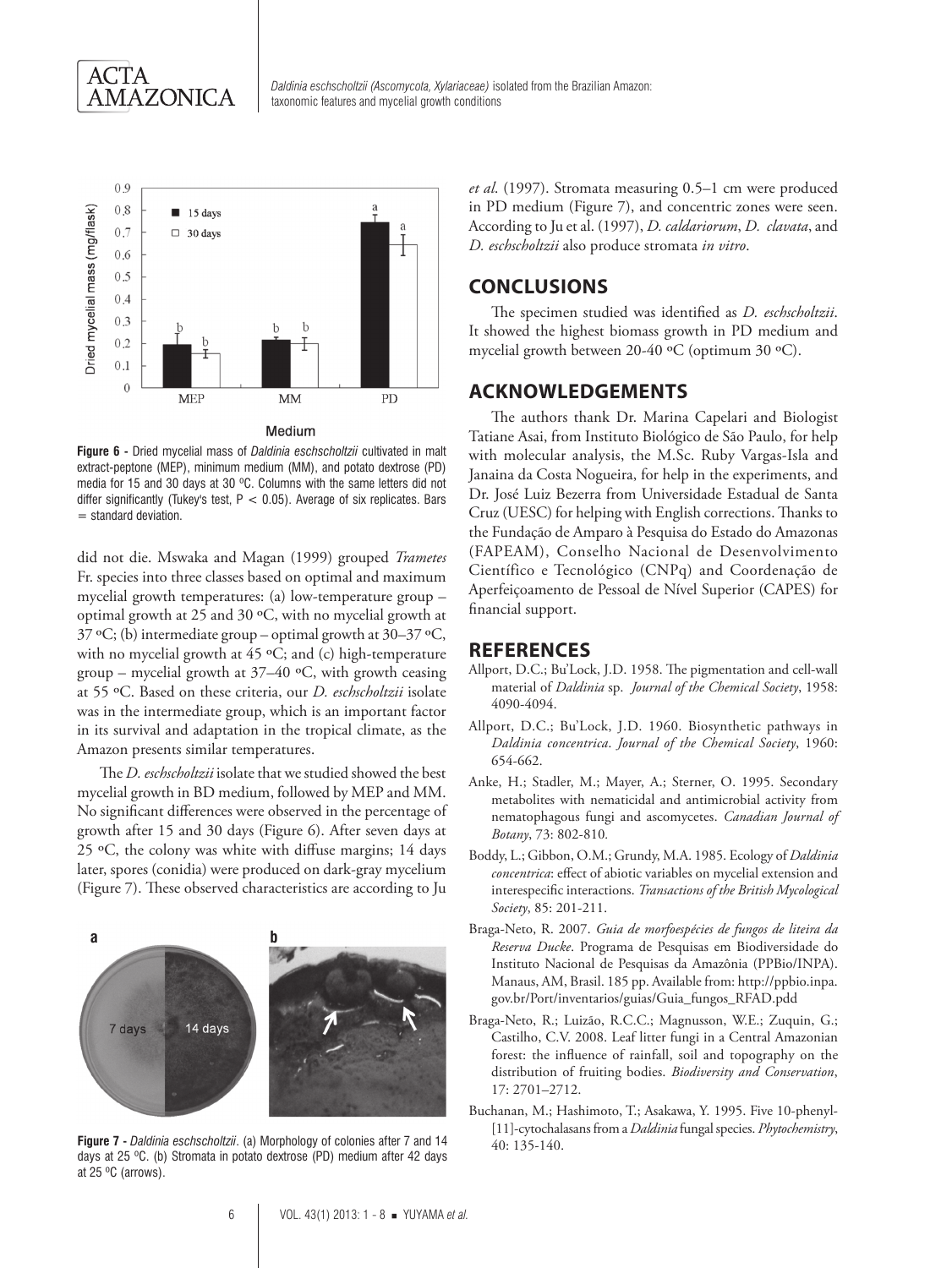

- Buchanan, M.; Hashimoto, T.; Asakawa, Y. 1996a. Cytochalasins from a *Daldinia* sp. of fungus. *Phytochemistry*, 41: 821-828.
- Buchanan, M.; Hashimoto, T.; Asakawa, Y. 1996b. A 10-phenyl- [11]-cytochalasan from a species of *Daldinia*. *Phytochemistry*, 42: 173-176.
- CABI Bioscience, 2012. Index Fungorum, (www.indexfungorum. org). Acesso em 15/01/2012.
- Ferreira, M.E.; Grattapaglia, D. 1998. *Introdução ao uso de marcadores em análise genética.* EMBRAPA-CENARGEN Documento 20, Brasília, DF, Brasil. 220pp.
- Gardes, M.; Bruns, T.D. 1993. ITS primers with enhanced specificity for basidiomycetes- application to the identification of mycorrhizae and rusts. *Molecular Ecology*, 2: 113-118.
- Guzmán, G.H. 1977.*Identificación de los hongos comestibles venenosos, alucinantes y destructores de la madera.* Limusa, México. 225 pp.
- Hashimoto, T.; Tahara, S.; Takaoka, S.; Tori, M.; Asakawa, Y. 1994a. Structures of a novel binaphthyl and three novel benzophenone derivatives with plant-growth inhibitory activity from the fungus *Daldinia concentrica*. *Chemical and Pharmaceutical Bulletin*, 42: 1528-1530.
- Hashimoto, T.; Tahara, S.; Takaoka, S.; Tori, M.; Asakawa, Y. 1994b. Structures of daldinins A-C, three novel azaphilone derivatives from ascomycetous fungus *Daldinia concentrica*. *Chemical and Pharmaceutical Bulletin*, 42: 2397-2399.
- Hashimoto, T.; Asakawa, Y. 1998. Biologically active substances of Japanese inedible mushrooms. *Heterocycles*, 47: 1067-1110.
- Hingley, M.R. 1971. The ascomycete fungus, *Daldinia concentrica*  as a habitat for animals. *Journal of Animal Ecology*, 40: 17-32.
- Hsieh, H.-M.; Ju,Y.-M.; Rogers, J.D. 2005. Molecular phylogeny of *Hypoxylon* and closely related genera.*Mycologia*, 97: 844-865.
- Johannesson, H. 2000. *Ecology of Daldinia* spp. with special emphasis on *Daldinia loculata.* Doctoral thesis, Swedish University of Agricultural Sciences, Uppsala, Sweden. 43pp.
- Ju, Y.-M.; Rogers, J.D.; Martín, F.S. 1997. A revision of the genus *Daldinia*. *Mycotaxon*, 59: 243-293.
- Lee, I.-K.; Seok, S.-J.; Kim, W.-G.; Yun, B.-S. 2006. Diaporthin and orthosporin from the fruiting body of *Daldinia concentrica*. *Mycobiology*, 34: 38-40.
- Luizão, R.C.C.; COSTA, E.S.; Luizão, F.J. 1999. Mudanças na biomassa microbiana e nas transformações do nitrogênio do solo em uma sequência de idades de pastagens após derruba e queima da floresta na Amazônia Central. *Acta Amazonica*, Manaus, 29: 43-56.
- Moncalvo, J.-M.; Lutzoni, F.M.; Rehner, S.A.; Johnson, J.; Vilgalys, R. 2000. Phylogenetic relationships of Agaric Fungi based on nuclear large subunit ribosomal DNA sequences. *Systems Biology*, 49: 278–305.
- Morales, O.; Medel, R.; Guzmán, G. 2006. Primer registro de la comestibilidad de una especie de *Daldinia* (*Ascomycota*). *Revista Mexicana de Micologia*, 23: 103-105.
- Mswaka, A.Y.; Magan, N. 1999. Temperature and water potential relations of tropical *Trametes* and other wood-decay fungi from

the indigenous forests of Zimbabwe. *Mycological Research*, 103: 1309-1317.

- Ng, I.-S.; Chen, P.T.; Ji, Y.-M.; Tsai, S,-W. 2010. Novel cellulase screening and optimal production from the wood decaying Xylariaceae: *Daldinia* species. *Applied Biochemistry and Biotechnology*, 1-11.
- Pereira, J.; Silveira, R.M.B.; Trierveiler-Pereira, L.; Loguercio-Leite, C. 2010. Xylariales*.* p.160. In: Forzaa, R.C. *et al. Catálogos de plantas e fungos do Brasil*. Instituto de Pesquisas Jardim Botânico do Rio de Janeiro, Rio de Janeiro.
- Pontecorvo, G.; Roper, J.A.; Hemmons, L.M.; McDonald, K.D.; Bufton, A.W.J. 1953. The genetics of *Aspergillus nidulans*. *Advances in Genetics*, 5: 141–238.
- Qin, X.-D.; Liu, J.-K. 2004a. Three new homologous 3-Alkyl-1,4 benzoquinones from the fruiting bodies of *Daldinia concentrica. Helvetica Chimica Acta*, 87: 2022-2024.
- Qin, X.-D.; Liu, J.-K. 2004b. Natural aromatic steroids as potential molecular fossils from the fruiting body of the Ascomycete *Daldinia concentrica*. *Journal of Natural Products*, 67: 2133-2135.
- Qin, X.-D.; Dong, Z.-J.; Liu, J.-K.; Yang, L.-M.; Wang, R.-R.; Zheng, Y.-T.; Lu, Y.; Wu, Y.-S.; Zheng, Q.-T. 2006. Concentricolide, an anti-HIV agent from the Ascomycete *Daldinia concentrica. Helvetica Chimica Acta,* 89: 127-132.
- Quang, D.N.; Hashimoto, T.; Tanaka, M.; Baumgartner, M.; Stadler, M.; Asakawa, Y. 2002a. Concentriols B, C and D, three squalenetype triterpenoids from the ascomycete *Daldinia concentrica*. *Phytochemistry*, 61: 345–353.
- Quang, D.N.; Hashimoto, T.; Tanaka, M.; Baumgartner, M.; Stadler, M.; Asakawa, Y. 2002b. Chemical constituents of the Ascomycete *Daldinia concentrica*. *Journal of Products*, 65: 1869-1874.
- Silveira, V.D.; Rodrigues, K.F. 1985. Levantamento preliminar de Xylariaceae na Amazônia. *Acta Amazonica,* 15: 7-27.
- Singer, R. 1984. Adaptation of higher fungi to varzea conditions. *Amazoniana*, 8: 311-319.
- Singer, R.; Araujo, I. 1979. Litter decomposition and ectomycorrhiza in Amazonian forests. 1. A comparison of litter-decomposing and ectomycorrhizal Basidiomycetes in latosol-terra-firme rain forest and white sand podzol campinarana. *Acta Amazonica*, 9: 25-41.
- Singer, R.; Araujo, I., Ivory, M.H. 1983. The ectotrophically mycorrhizal fungi of the neotropical lowlands, especially Central Amazonia (Litter decomposition and ectomycorrhiza 2). *Beihefte zur Nova Hedwigia*, 77: 1-339.
- Stadler, M.; Baumgartner, M.; Grothe, T.; Muhlbauer, A.; Seip, S.; Wollweber, H. 2001a. Concentricol, a taxonomically significant triterpenoid from *Daldinia concentrica*. *Phytochemistry*, 56: 787–793.
- Stadler, M.; Wollweber, H.; Muhlbauer, A.; Henkel, T.; Asakawa, Y.; Hashimoto, T.; Rogers, J.D.; Wetzstein, H.-G.; Tichy, H.- V. 2001b. Secondary metabolites profiles, genetic fingerprints and taxonomy of *Daldinia* and allies. *Mycotaxon*, 527: 379-429.
- Stadler, M.; Wollweber, H.; Jager, W.; Briegert, M.; Venturella, G.; Castro, J.M.; Tichy, H.-V. 2004. Cryptic species related to *Daldinia concentrica* and *D. eschscholzii*, with notes on *D. bakeri*. *Mycological Research*, 108: 257-273.